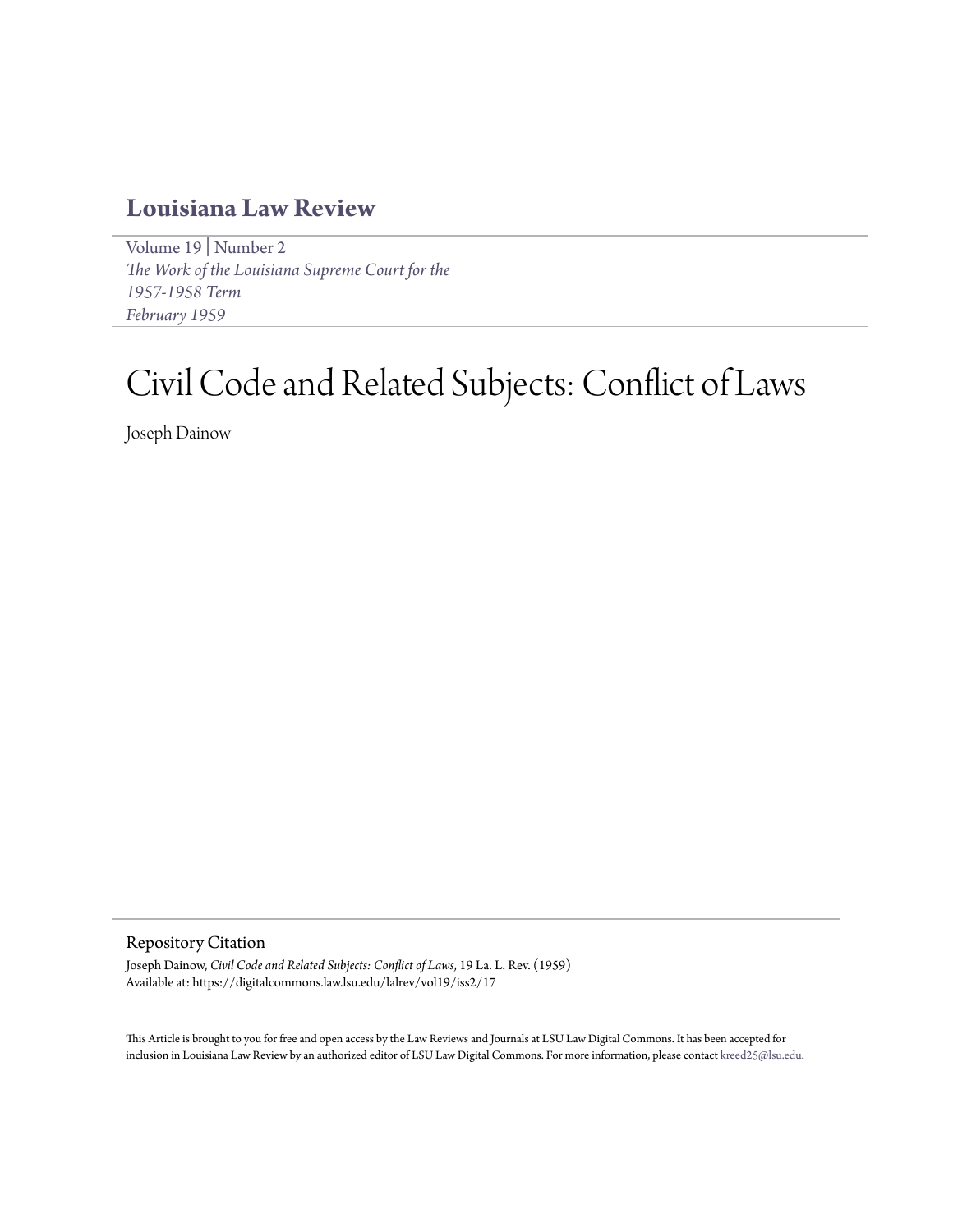### CONFLICT OF LAWS

#### *Joseph Dainow\**

The validity of a residuary legacy to an out-of-state religious organization was contested in *Succession of Fisher."* This involved the issues of conflict of laws concerning the legal capacity of a Massachusetts church to receive the legacy, as well as its legal capacity to appear in the Louisiana suit. The court answered all the questions in the affirmative on the basis of the "spirit of comity" existing between the states, since this did not "violate the positive law or public policy" of our own state. The evaluation of a judicial decision may be with reference to the actual result or the method used to reach it. The court's purpose is to decide cases and it is naturally most concerned with the result; the present comments are directed at the method.

Conflict of laws is a relatively new area of the law, and it is by nature a relatively complicated one. During the past halfcentury, there has been considerable progress which is overlooked by a reversion to "comity" as the basis of decision. The vague and unlimited concept of comity has been more and more replaced by specific rules of conflict of laws for the determination of the choice of law in particular situations.

In the present case the Louisiana rule of conflict of laws for the legal capacity of a church to receive a legacy appears to be that this question shall be decided in accordance with the law of the place of its domicile or incorporation. The question of the Massachusetts church's legal capacity to appear in a Louisiana suit is apparently determined **by** the same Louisiana choice-oflaw rule.

It is a general rule of conflict of laws, everywhere, that as a corrective in exceptional cases, the court will apply its own law if the logical application of the forum's choice-of-law rule in a particular case would produce a result which is so obnoxious and repugnant as to violate local public policy.

This *modus decidendi* is not at all the same as relying on "comity insofar as not contrary to positive law or public policy." As it stands, this proposition could cover the whole field of

<sup>\*</sup>Professor of Law, Louisiana State University.

**<sup>1. 235</sup> La. 263, 103** So.2d **276 (1958).**